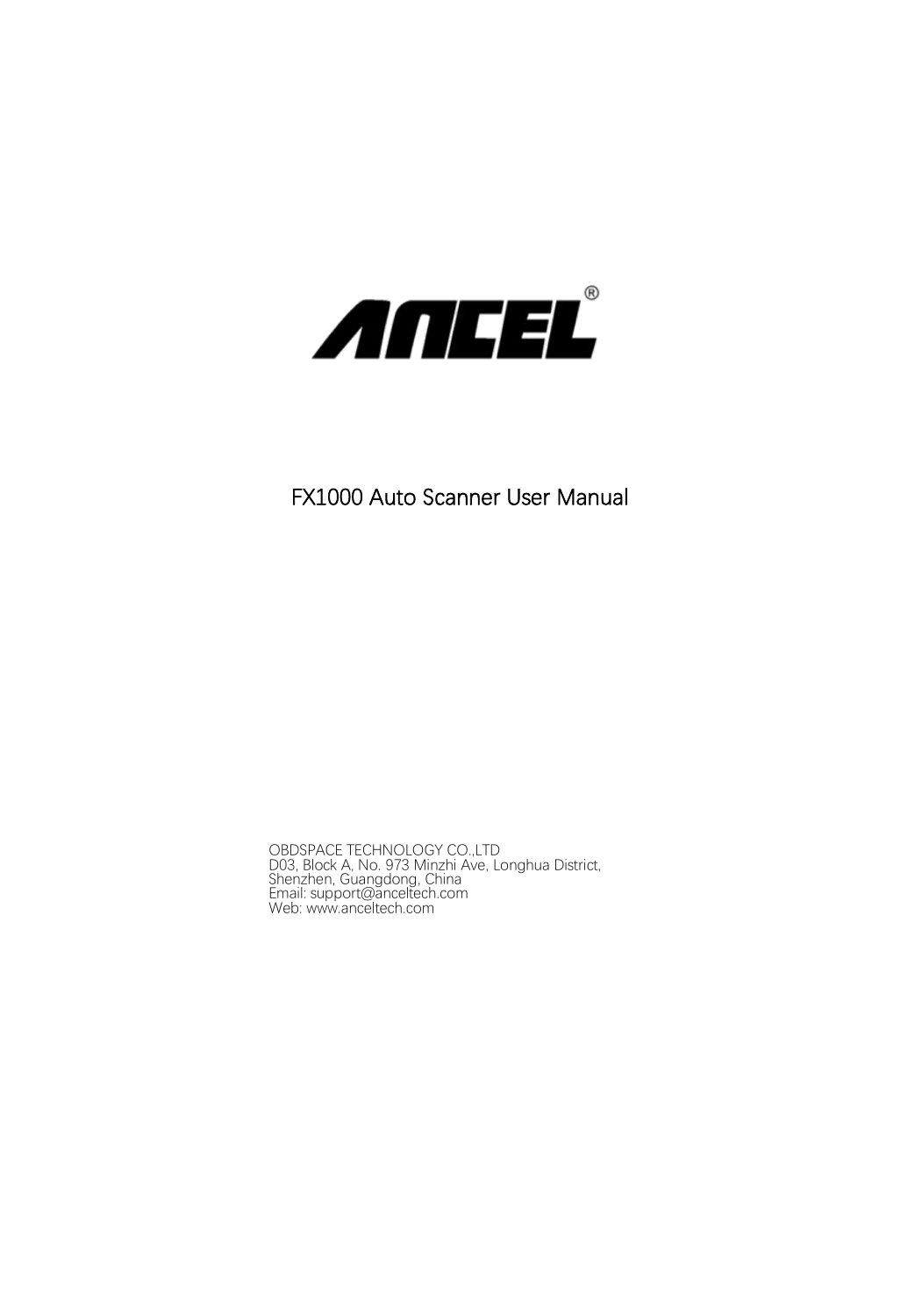## Index

- Technical Specifications
- Standard Accessory Kits
- Cables Connation for On-Board Diagnosis
- Port Definition & Keys
- FN Key Definition (3-in-1 functional Key)
- Main Menu
- Diagnose—Region Selection
- Diagnose—Vehicle Coverage
- Diagnose—Vehicle Identification
- Diagnose—Control Unit Selection
- Diagnose—Function Selection
- Diagnose—ECU Information
- Diagnose—Read Fault Code
- Diagnose—Clear Fault Code
- Diagnose—DataStream
- Diagnose—Actuator Test
- Diagnose—Special Function
- Diagnose—Service Function
- OBDII Function
- Settings
- About
- FAQ
- Login the website http://www.anceltech.com
- Install FX-Serial Update Client
- Cable Connection for Software Update
- Run FX-Serial Update Client
- Make Registration for the First Use
- Download the Latest Software Package
- Software Update
- Warranty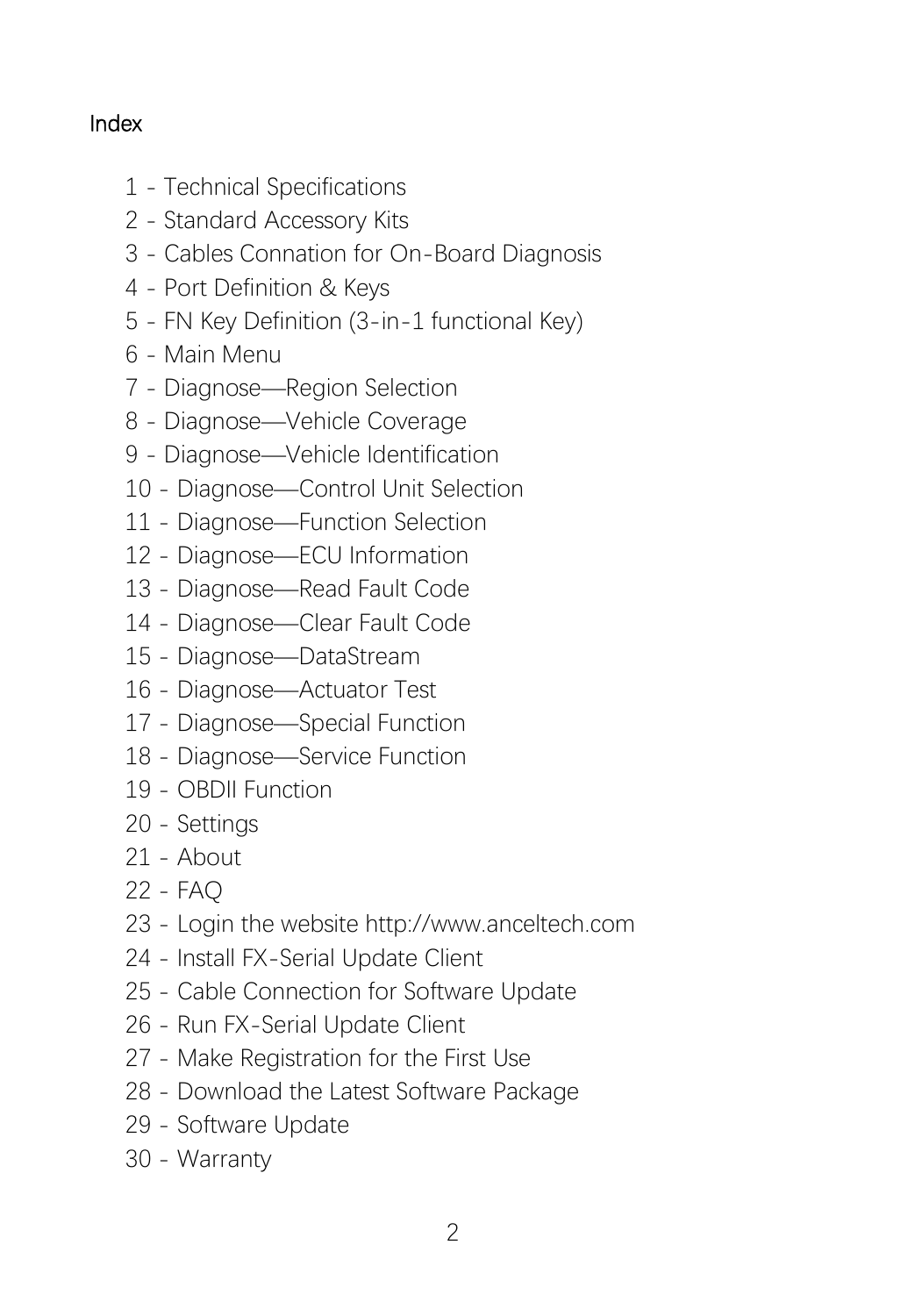## Technical Specifications

| -      | Screen Display | 3.5" Color | $\overline{\phantom{a}}$ | Dimension (LxWxH) | 24x16x11cm    |  |
|--------|----------------|------------|--------------------------|-------------------|---------------|--|
| $\sim$ | Gross Weight   | $0.8k$ a   |                          | OS Platform       | Linux         |  |
| c.     | Card Memorv    | 16G        |                          | Input Voltage     | <b>DC 12V</b> |  |

## Standard Accessory Kits

|   | Nylon tool bag           |           | FX1000 main unit |
|---|--------------------------|-----------|------------------|
|   | Main cable with OBDII-16 | $\Lambda$ | USB cable        |
| 5 | User Manual              |           |                  |

## Cable Connection for On-Board Diagnosis

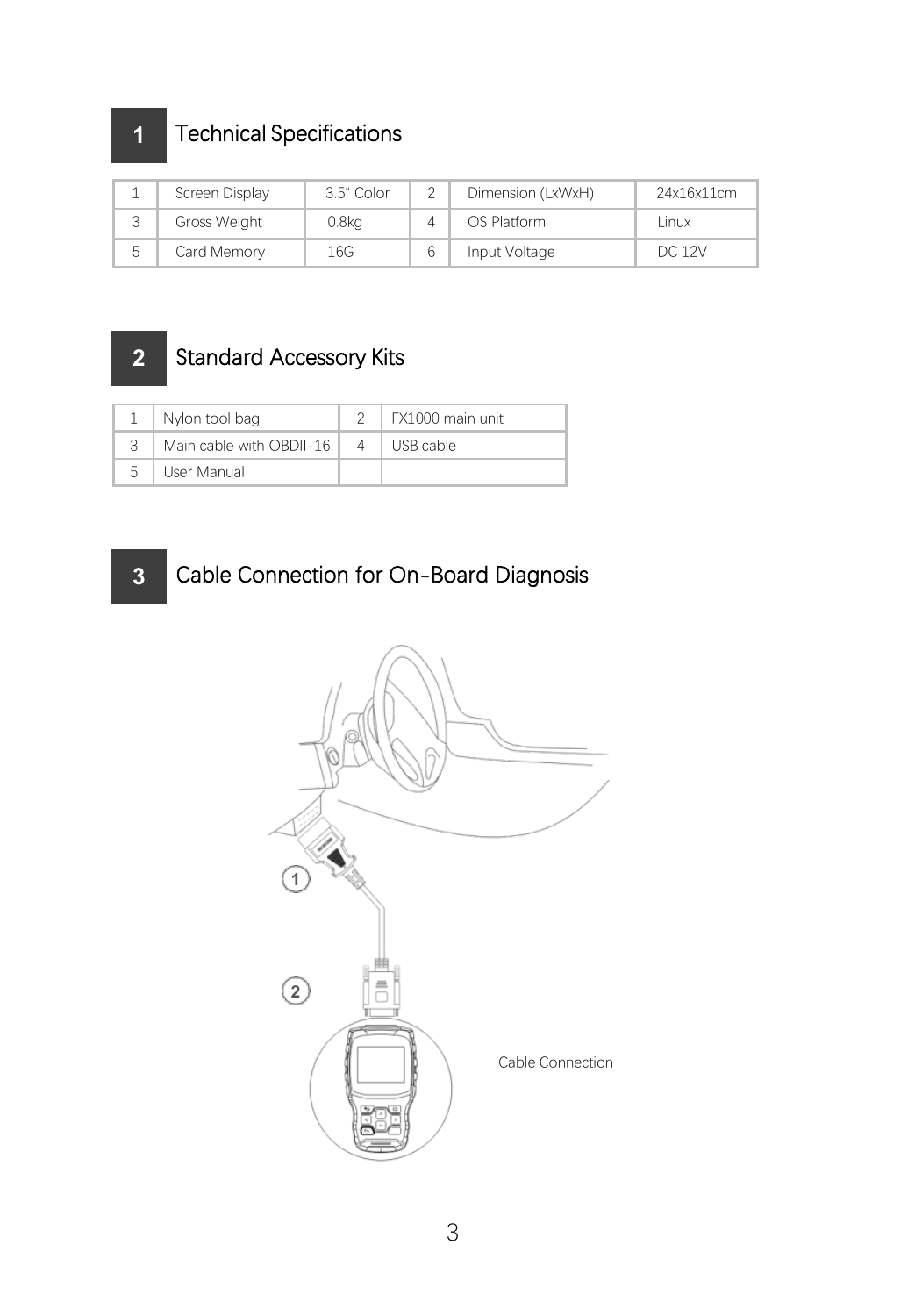Ports & Keys Definitions



|    | For main cable connection | $\overline{\phantom{a}}$ | 3.5" color display    |
|----|---------------------------|--------------------------|-----------------------|
| 3  | Up button                 | 4                        | OK button             |
| 5  | Right button              | 6                        | Down button           |
| 7  | For power supply          | 8                        | For SD card inserting |
| 9  | For USB cable connection  | 10                       | FN kev                |
| 11 | l eft button              | 12                       | <b>FSC</b> button     |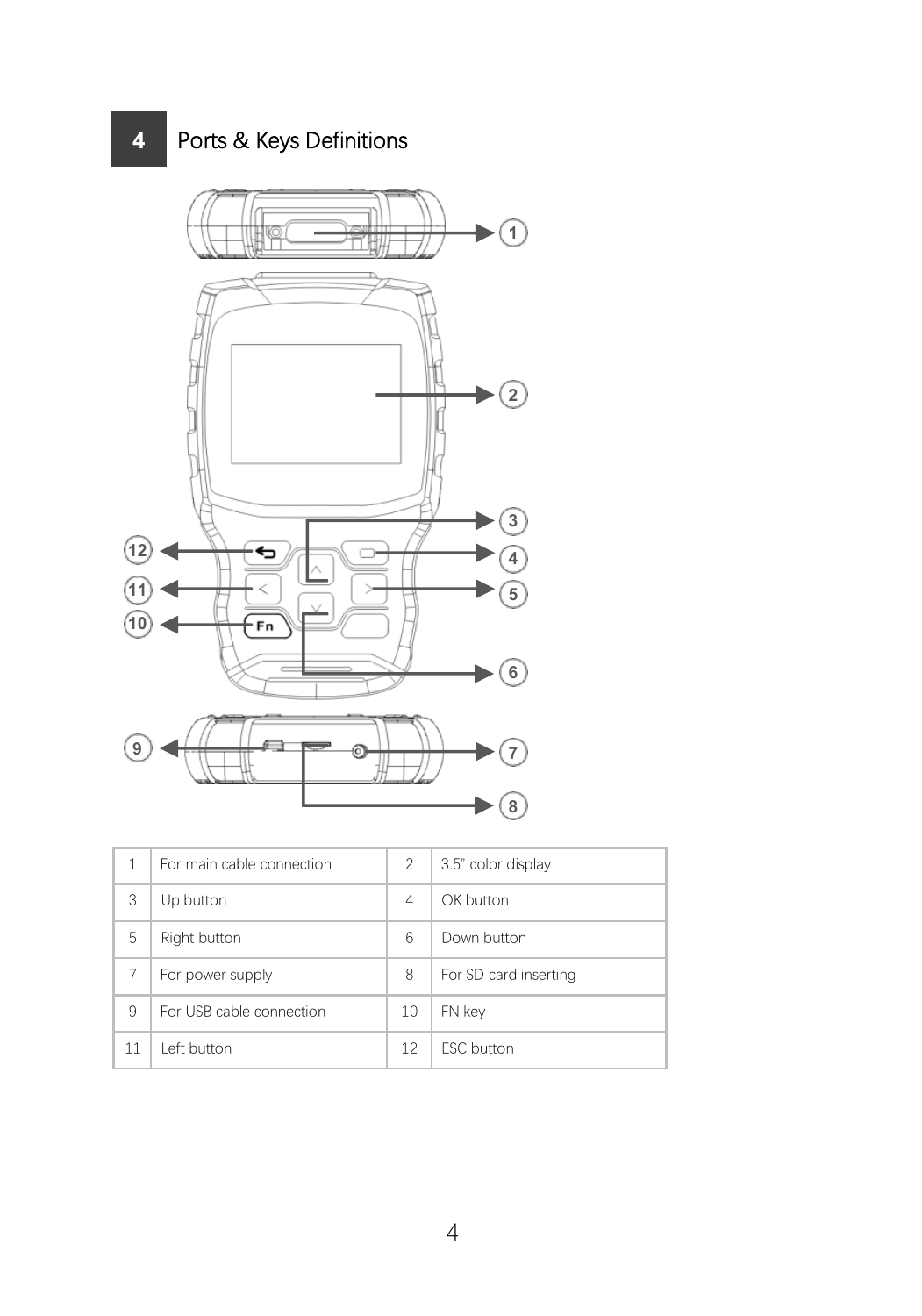## **5** FN Key Definition ( 3-in-1 functional Key)

**FN #1 (Multi Select & Cancel) During the vehicle diagnosis if more items of the FN are vehicle diagnosis the F**<br>During the vehicle diagnosis if more items of a message<br>message of FN key, the FN key, the message target item will be selected. Press FN ke<br>Press FN key again, the selected target will be hidden. canceled.

| DataStream                   |                |  |        |                |
|------------------------------|----------------|--|--------|----------------|
| IGN RUN STRART SW            | Οn             |  |        |                |
| <b>IGN START SW</b>          | Off            |  |        |                |
| Ignition Start Switch Filter | Off            |  |        | $\overline{2}$ |
| MAP Vacuum                   | $0.00$ (In Hg) |  | W      | ÷              |
| Map Volts                    | 4.92(Volts)    |  | S      | $\overline{D}$ |
|                              |                |  | $\chi$ | C              |
|                              |                |  |        |                |

FN #2 (Active & Deactivate the keyboard)<br>Activate the keyboard and input the necessary<br>message.<br>Press FN key again, the keyboard will be<br>hidden.

|                |     |                |   |                |   | Input channel number |    |          |    |   |    |             |           |
|----------------|-----|----------------|---|----------------|---|----------------------|----|----------|----|---|----|-------------|-----------|
|                |     |                |   |                |   |                      |    |          |    |   |    |             |           |
| ö              | Y)  | $\overline{2}$ | 3 | $\overline{4}$ | 5 | 6                    | 7  | 8        | 9. | ٠ |    | <b>BACK</b> |           |
| Q              | W   | Ε              | R | T              | Y | U                    | Ï  | $\Omega$ | Ф  | × |    | ENTER       |           |
| A              | S   | D              | F | G              | H | J                    | K  | L        | J  | ÷ |    | UP          |           |
| $\overline{z}$ | X   | C              | V | B              | N | M                    | V) | ٠        | Ï  |   | LE | DN          | <b>RI</b> |
|                | abc |                |   |                |   | SPACE                |    |          |    |   |    |             |           |

### FN #3 (Tab Key)

Different operation areas can be switched between each other by pressing the FN key during the special testing.

| Auto Shutdown (ASD) Relay                  |    |                |                |                    |
|--------------------------------------------|----|----------------|----------------|--------------------|
| Auto Shutdown (ASD)<br>Relay Control State |    |                |                | Auto Sh<br>Relay C |
| Off                                        |    | F1             |                | Off                |
| On                                         |    | F <sub>2</sub> |                | On                 |
| Toggle                                     |    | F <sub>3</sub> |                | Toggle             |
|                                            |    |                |                |                    |
| <b>BACK</b>                                | F1 |                | F <sub>2</sub> | <b>BACK</b>        |

Press FN key, the display area will be highlighted Press FN key, the function area will be highlighted

as above,<br>
Press the up and down button to view more<br>
information.

| Auto Shutdown (ASD) Relay                  |                |  |
|--------------------------------------------|----------------|--|
| Auto Shutdown (ASD)<br>Relay Control State |                |  |
| Off                                        | F1             |  |
| Οn                                         | F <sub>2</sub> |  |
| Toggle                                     | F3             |  |
|                                            |                |  |
| F1<br><b>BACK</b>                          | F <sub>2</sub> |  |

Press FN key, the display area will be highlighted<br>as above, Press For a state area will be assumed as a bove, Press the left and right button to actuate more<br>Information.<br>Information. test.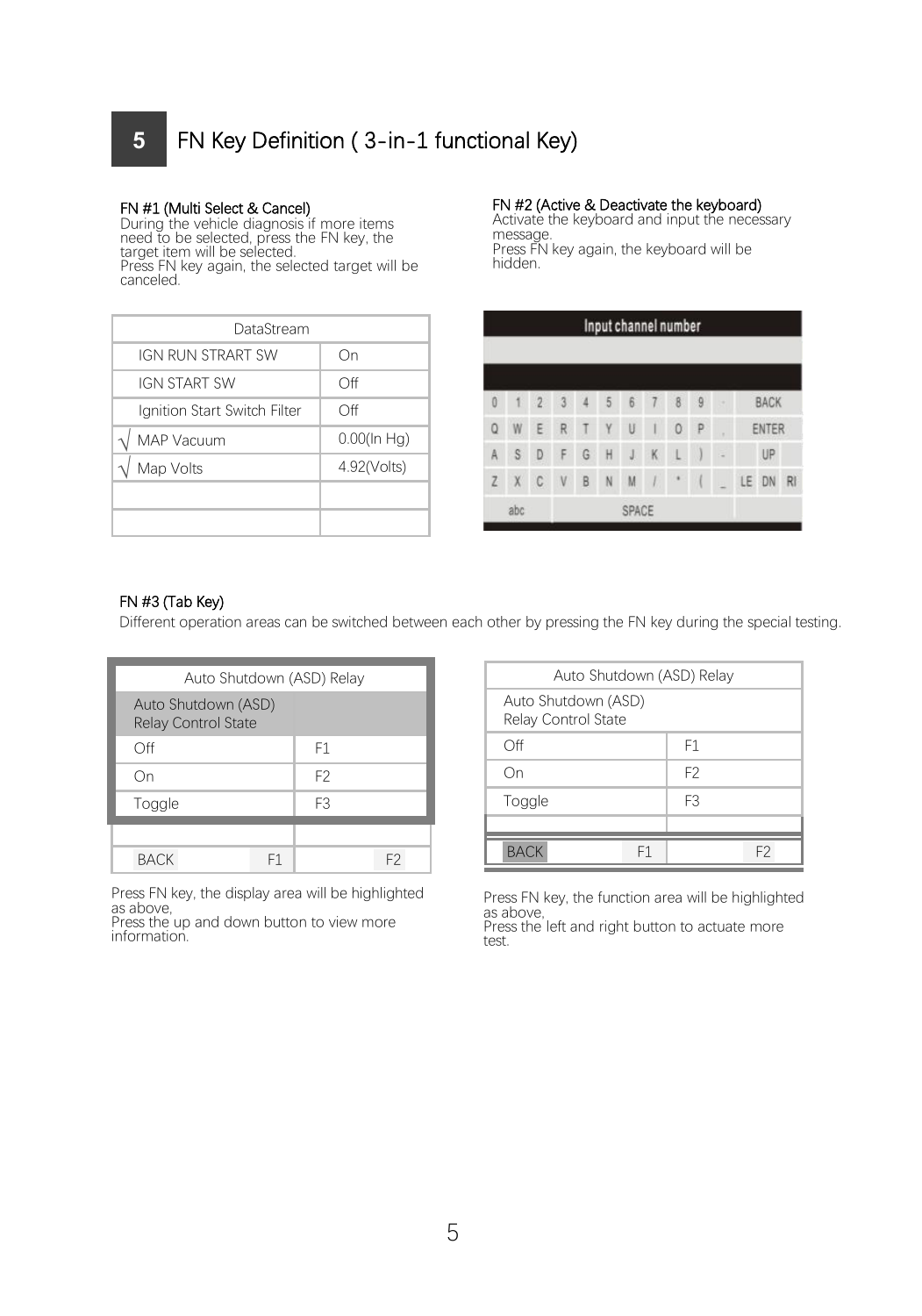## **6** Main Menu









Diagnose OBDII Settings About Diagnose Access diagnostic functions menu OBDII Access OBDII functions menu About Settings Access the system setting menu

About Access information menu

# **7**

## Diagnose - Region Selection









American Asian Chinese European

*Note: Only one region area will be showed on the device.*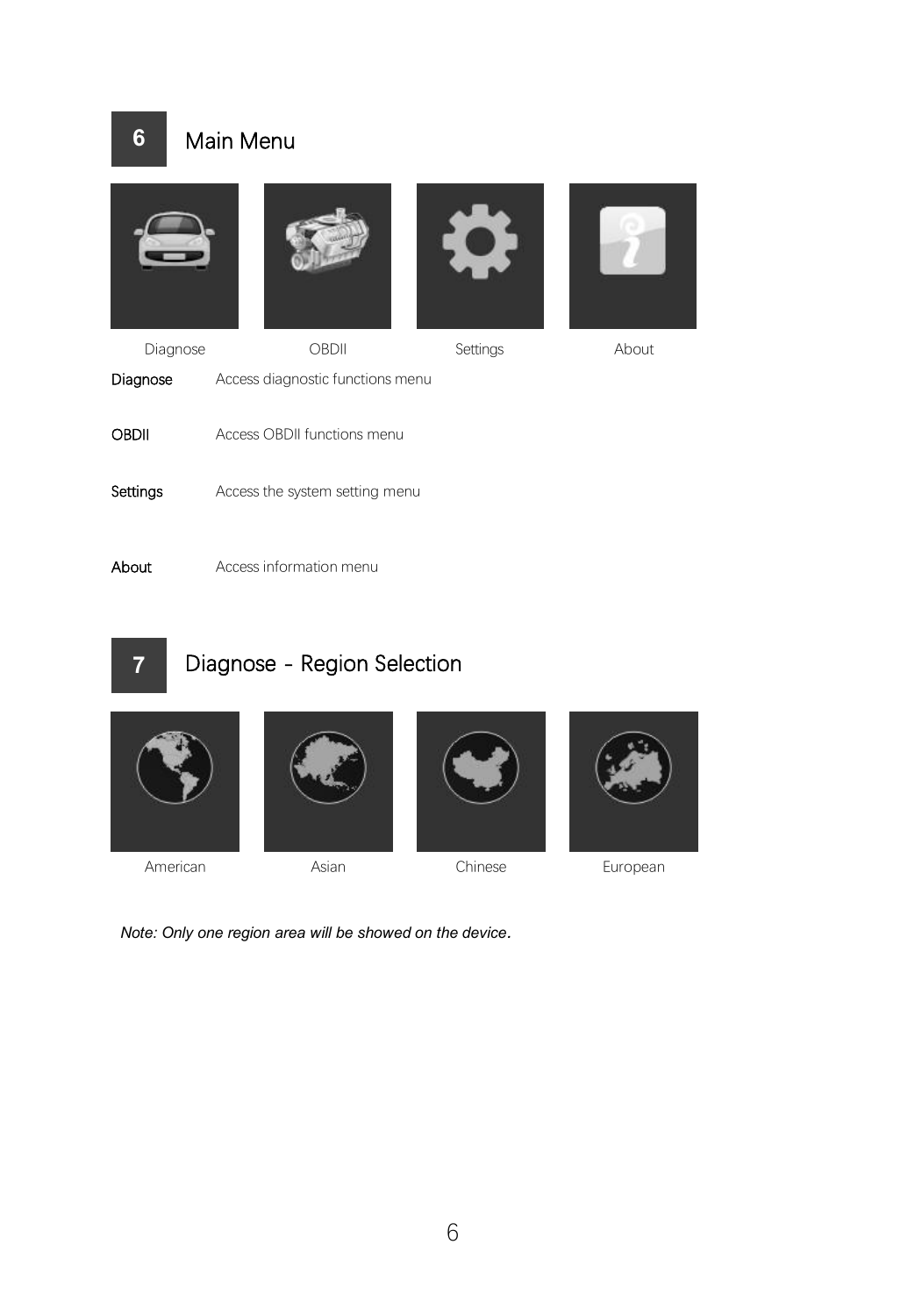## **8** Diagnose - Vehicle Coverage



Ford Volkswagen

*Note: Only one brand will be showed on the device.*

Please note that the FX1000 is a vehicle-specific car diagnostic tool. Therefore, it only supports vehicles of a specific car group, which depends on the pre-installed car brand software. For the blank version machine, please contact us to install your selected car brand software.

| American | Vehicle coverage:<br>GM, FORD, CHRYSLER                                                       |
|----------|-----------------------------------------------------------------------------------------------|
| Asian    | Vehicle coverage:<br>TOYOTA, LEXUS, HONDA, ACURA, NISSAN, INFINITI, HYUNDAI, KIA, MITSUBISHI, |
| Chinese  | Vehicle coverage:<br>BYD, CHANA, CHEYR, GEELY, GWM, LIFAN, etc.                               |

European Vehicle coverage: BMW, MERCEDES-BENZ, CITROEN, PEUGEOT, VOLVO, LANDROVER, JAGUAR,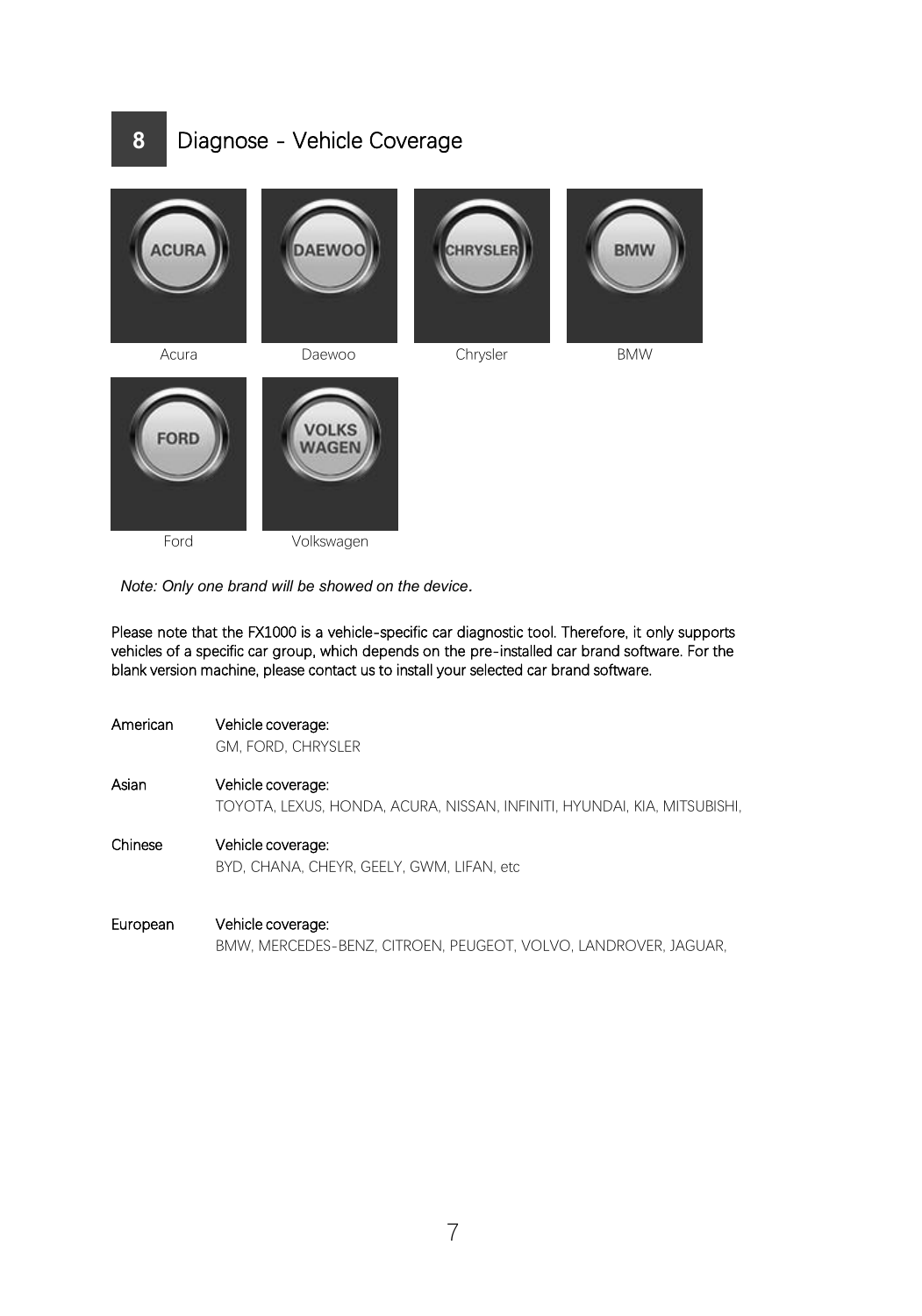## **9** Diagnose - Vehicle Identification

|                          | CHRYSI FR           |
|--------------------------|---------------------|
| 1                        | Automatic selection |
| $\overline{\phantom{a}}$ | Manual selection    |
| 3                        | Service function    |
|                          |                     |
|                          |                     |
|                          |                     |

#### 1. Automatic selection

The diagnostic system features the latest VIN-based Auto VIN Scan function to identify CAN vehicles in just one touch, which allows the technician to quickly detect vehicles, scan all the diagnosable ECUs on every vehicle and run diagnostics on the selected system.

#### 2. Manual selection

This mode of vehicle selection is menu driven; you can make a series of choices, Each selection you make advances you to the next screen. A Back button returns you to the previous screen.Exact procedures may vary somewhat by various vehicles being serviced.

#### 3. Service function

This section describes the main functions for vehicle service.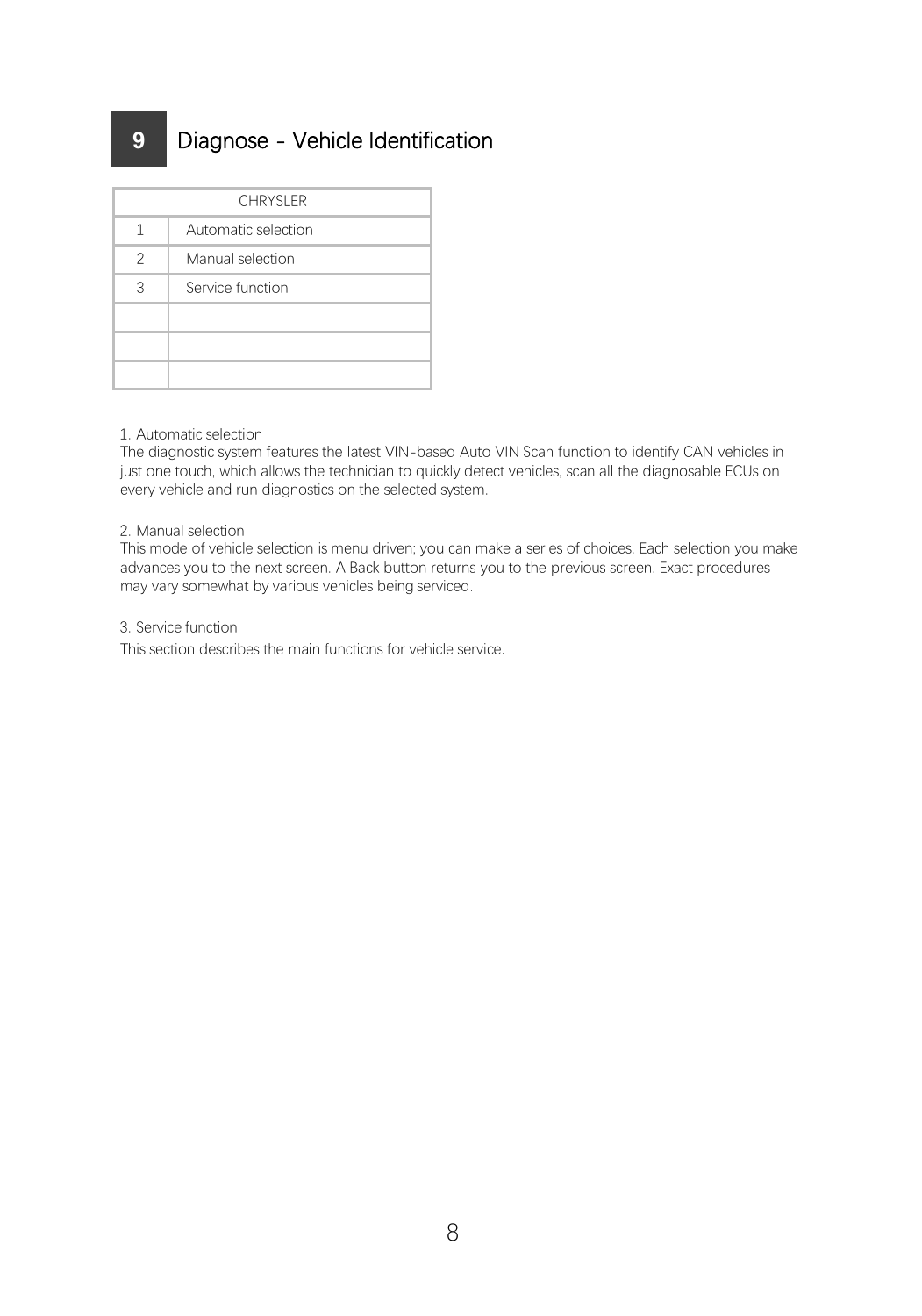## Diagnose - Control Unit Selection

| Control Unit             |                             |  |  |
|--------------------------|-----------------------------|--|--|
| 1                        | Powertrain Control Module   |  |  |
| $\overline{\phantom{a}}$ | Transmission Control Module |  |  |
| 3                        | Anti Lock Brakes            |  |  |
| $\overline{4}$           | Electrical Parking Brake    |  |  |
| 5                        | <b>Body Controller</b>      |  |  |
| 6                        | Electric Power Steering     |  |  |

Control unit screen displays all controllers available on the vehicles. The controllers listed on the menu do not mean that they are installed on the vehicle.

To select a system for testing, you need to scroll with the arrow keys to highlight Control Unit from the menu and press OK key.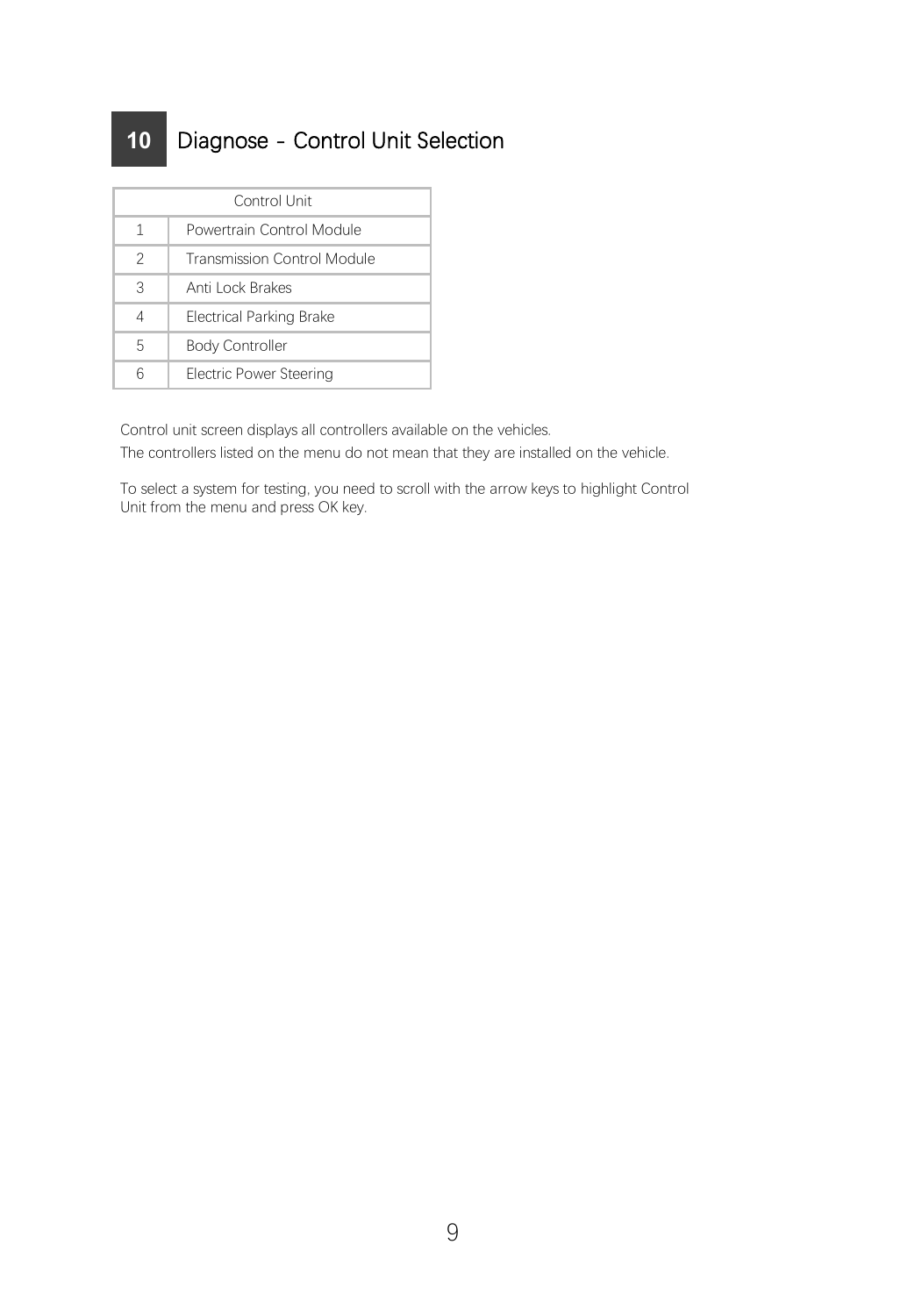## **11** Diagnose - Function Selection

| Powertrain Control Module |                        |  |  |  |
|---------------------------|------------------------|--|--|--|
| 1                         | <b>FCU</b> Information |  |  |  |
| $\overline{\phantom{a}}$  | Read fault code        |  |  |  |
| 3                         | Clear fault code       |  |  |  |
| 4                         | Read data stream       |  |  |  |
| 5                         | Actuator test          |  |  |  |
| 6                         | Special function       |  |  |  |

Manually locate a required control system for testing through aseries of choices. Follow the menu driven procedures and make proper selections, the application guides the user to the proper diagnostic function menu based on selections.

The Function Menu options vary slightly for different vehicles. The function menu may include: 1. ECU Information — provides the retrieved ECU information in detail. An information screen opensupon selection.

2. Read fault code — displays detailed information of DTC records retrieved from the vehicle control module.

3. Clear fault code — erases DTC records and otherdata from the test vehicle's ECU.

4. Read data stream — retrieves and displays data stream and parametersfrom the vehicle's ECU.

5. Actuator test - provides specific subsystem and component tests. This selection may appear as Actuators, Actuator Test, or Function Tests, etc, and the tests options vary depending on the manufacturer and model.

6. Special function — perform various component adaptations, allowing you to recalibrate or configure certain components after making repairs orreplacement.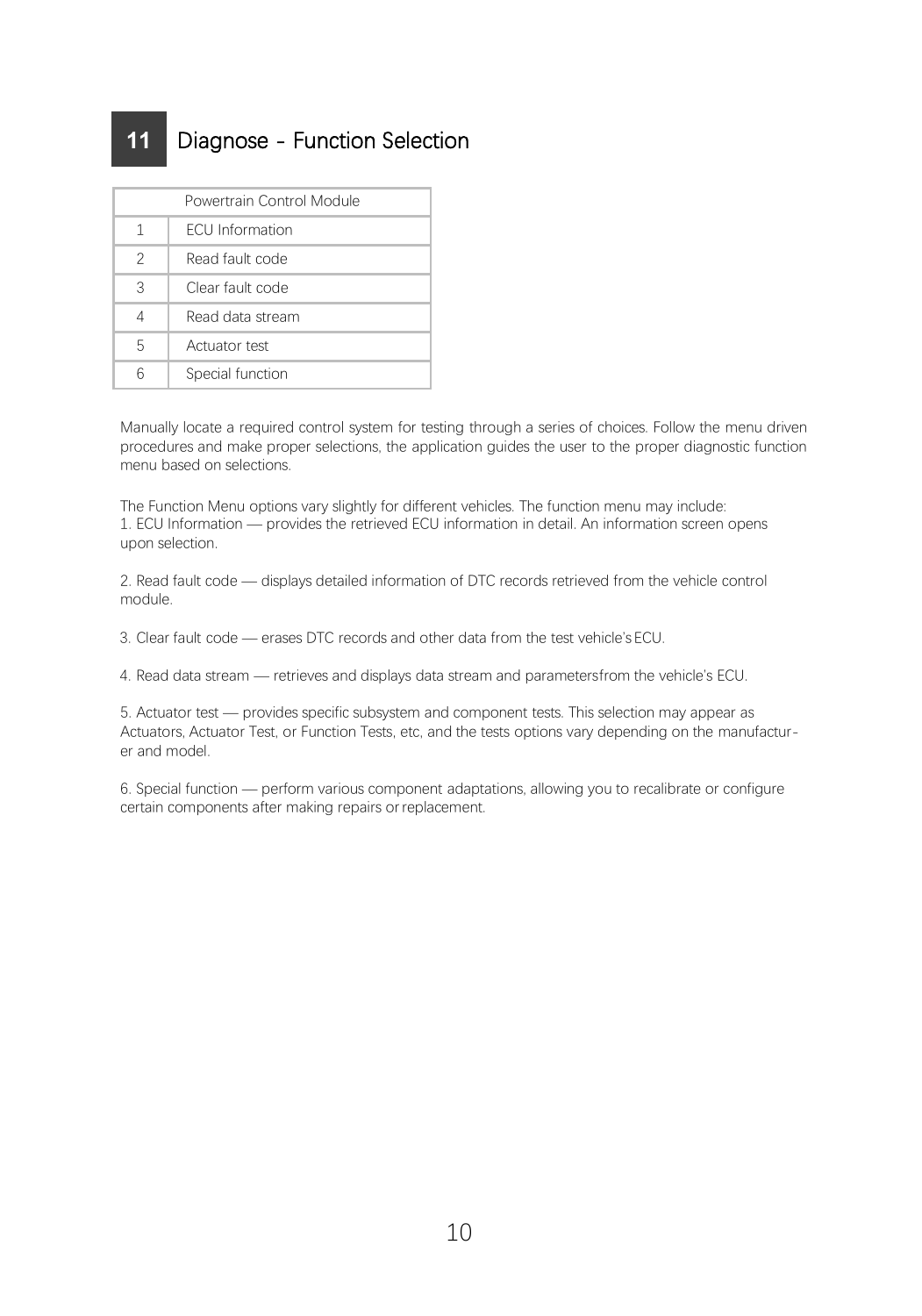## **12** Diagnose - ECU Information

|              | Control Unit  |  |  |  |  |  |
|--------------|---------------|--|--|--|--|--|
| Model Year   | 2010.00       |  |  |  |  |  |
| FCU Part No  | 68045613AF    |  |  |  |  |  |
| Body Style   | Station Wagon |  |  |  |  |  |
| Vehicle Line | RT            |  |  |  |  |  |
| VIN-Original | 2D4RN4DF0AR   |  |  |  |  |  |
|              |               |  |  |  |  |  |

The function retrieves and displays the specific information for the tested control unit, including unit type, version numbers and other specifications.

The sample Vehicle Information screen displays as above.

#### Diagnose - Read Fault Code **13**

|       | Fault code list                                  |
|-------|--------------------------------------------------|
| P0522 | Engine Oil Pressure Sensor                       |
| U0141 | Low Communication with<br>IPM(FCM/TIPM) [Active] |
| P0685 | ASD/Main Control Circuit<br>[Active]             |
| P0627 | Fuel Pump Control Circuit/<br>Open               |

This function retrieves and displays the DTCs from the vehicle's control system. The Fault code list screen varies with different vehicle tested.

On some vehicles, freeze frame data can also be retrieved for viewing. The sample Read Codes screen displays as above.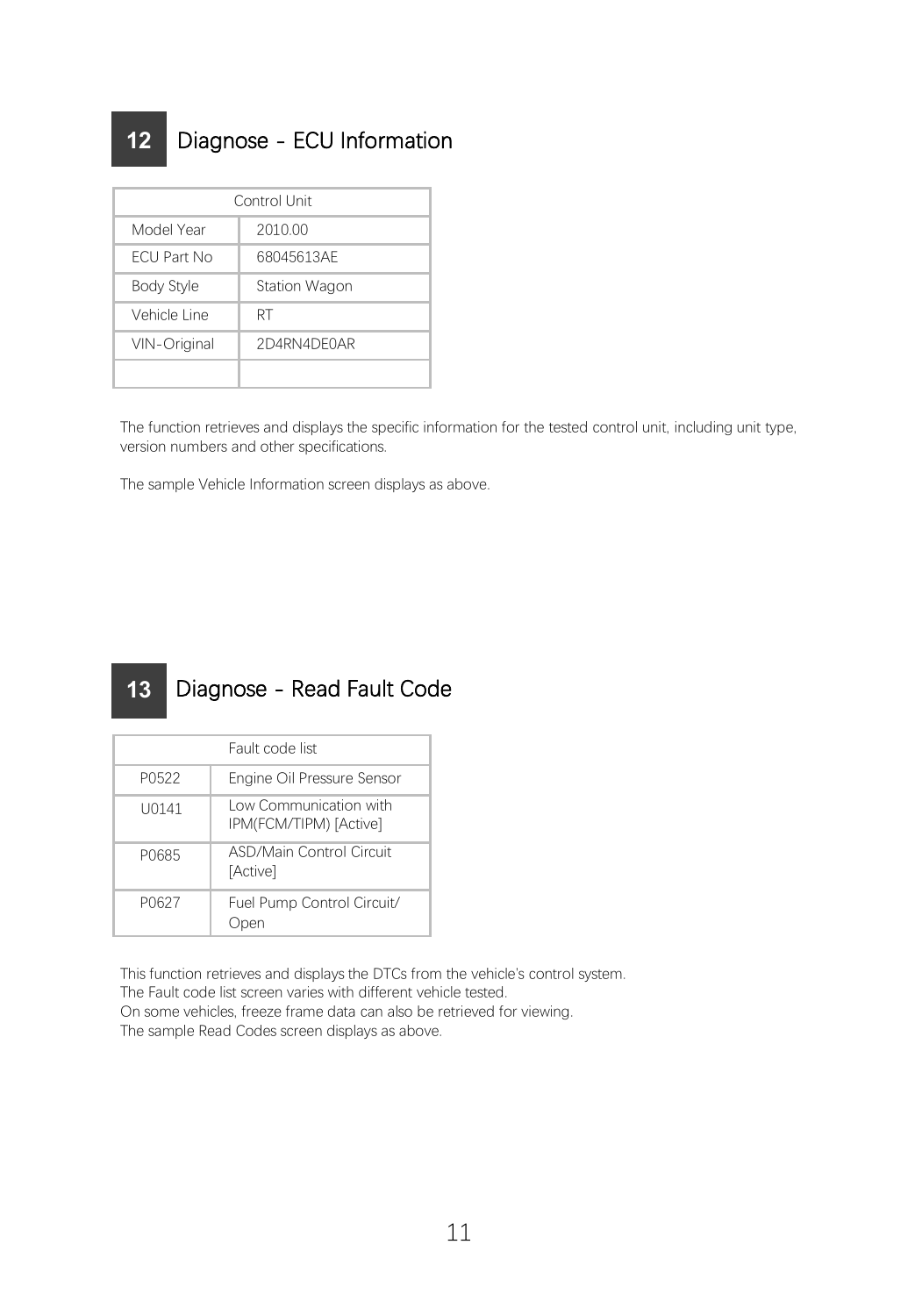## 14 Diagnose - Clear Fault Code



After reading the retrieved codes and making appropriate vehicle repairs, use this function to clear fault code.

#### Diagnose - Data Stream **15**

| DataStream                                     |         |  |
|------------------------------------------------|---------|--|
| Current Fuel Shutoff                           | ASD     |  |
| SKIM VRA Invalide Kev<br>Received Fault Posted | False   |  |
| NGC Should Shut Off Fuel                       | Fuel On |  |
| SKIM VATA Has Completed<br>IGN RUN START SW    | Ωn      |  |

When this function is selected, the screen displays the data list for the selected module. The available items for selected control module will vary by vehicles. The parameters will be displayed in the order that they are transmitted by the ECM. Therefore, variation among vehicles is possible.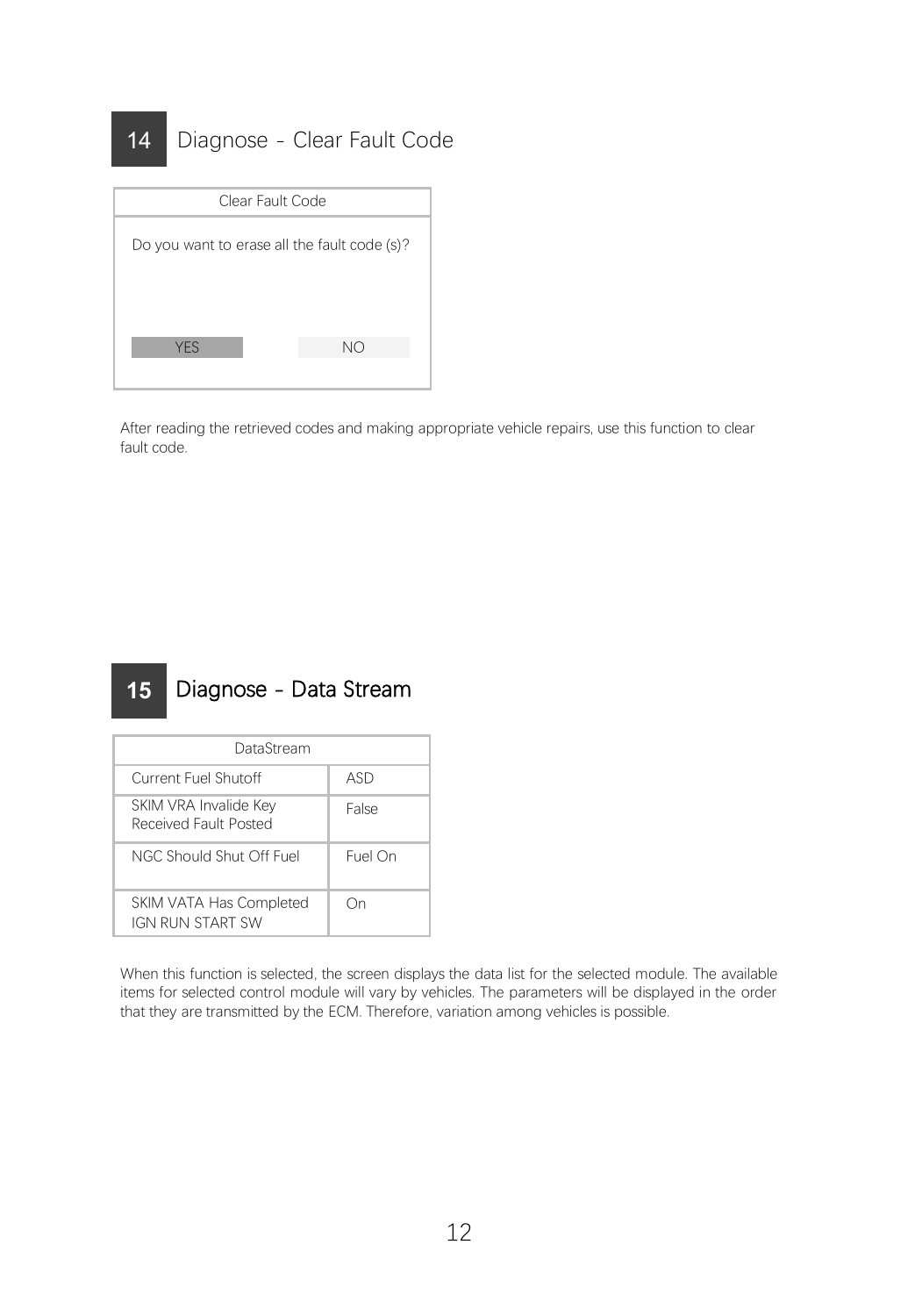## **16** Diagnose - Actuator Test

| <b>Actuator Test</b>     |                                |  |
|--------------------------|--------------------------------|--|
| 1                        | Fuel Injector #1 Control State |  |
| $\overline{\phantom{a}}$ | Fuel Injector #2 Control State |  |
| 3                        | Fuel Injector #3 Control State |  |
| 4                        | Fuel Injector #4 Control State |  |
| 5                        | Fuel Injector #5 Control State |  |
| 6                        | Fuel Injector #6 Control State |  |

The Actuator Test function is used to access vehicle-specific subsystem and component tests. Available tests vary depending on the manufacturer, year, and model, and onlythe available tests will be displayed in the menu.

During an active test, the tester outputs commands to the ECU in order to drive the actuators.

This test determines the integrity of the system or parts by reading the engine ECU data, or by monitoring the operation of the actuators, such as switching a solenoid, relay, or switch, between two operating states.

#### Diagnose - Special Function **17**

| Special Function         |                             |  |
|--------------------------|-----------------------------|--|
| 1                        | Learn FTC                   |  |
| $\overline{\phantom{a}}$ | Engine                      |  |
| 3                        | Cam Crank                   |  |
| 4                        | Clear Learned Variable Line |  |
| 5                        | Check PCM Odometer          |  |
| ĥ                        |                             |  |

These functions perform various component adaptations, allowing you to recalibrate or configure certain components after making repairs or replacement.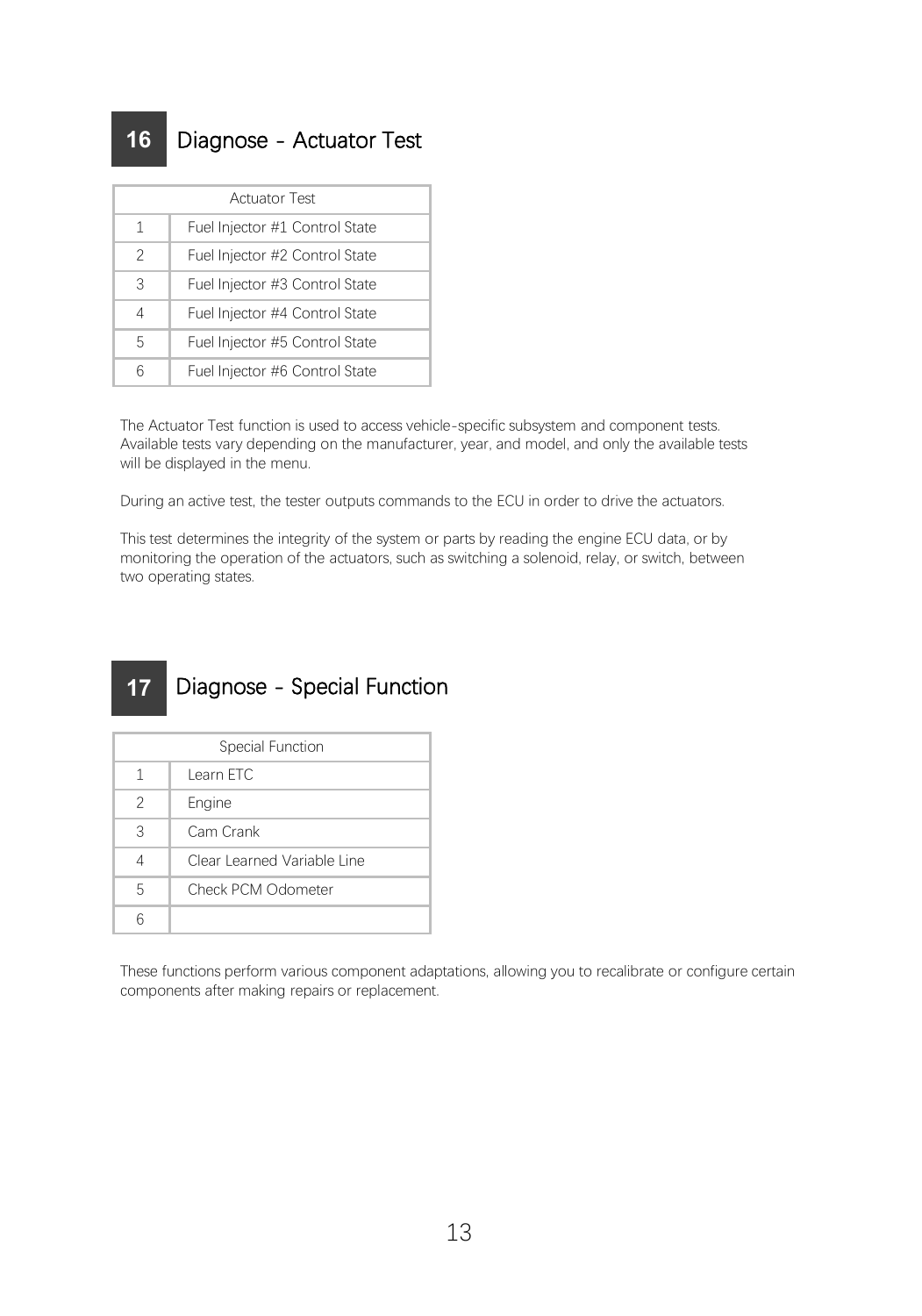## 18 Diagnose - Service Function

#### Oil Reset Service

This function allowsyou to perform reset for the Engine Oil Life system, which calculates an optional oil life change interval depending on the vehicle driving conditions and climates. The Oil Life Reminder must be reset every time the oil ischanged, so the system can calculate when the next oil change is required.

#### Electric Parking Brake (EPB) Service

This function has a multitude of usages to maintain the electronic braking system safely and effectively. The applications include deactivating and activating the brake control system, assisting with brake fluid control, opening and closing brake pads, and setting brakes after disc or pad replacement, etc

#### Tire Pressure Monitor System (TPMS) Service

This function allows you to quickly look up the tire sensor IDs form the vehicle ECU, as well as to perform TPMS programming and reset procedures after tire sensors are replaced.

#### ABS/SRS Service

This function allowsyou to perform various bi-directional tests to check the operating conditions of both the Anti-lock Brake System and the Supplemental Restraint System, such as Automated ABS Bleeding, SRS Pump Motor Test, and checking Module information, etc.

### Steering Angle Sensor (SAS) Service

This service function allowsyou to perform calibration for the Steering Angle Sensor, which permanently stores the current steering wheel position as the straight-ahead position in the steering angel sensor EEPROM. On successful completion of the calibration, the steering angle sensor fault memory automatically cleared.

#### DPF Regeneration Service

This Diesel Particulate Filter service function performs the regeneration procedures which is the DPF cleaning operation to clear the blockage through continuous burning of the particulate matter captured in the DPF filter. If the DPF light on the vehicle comes on and you successfully complete a DPF regeneration cycle, you will notice the DPF light will automatically turn off.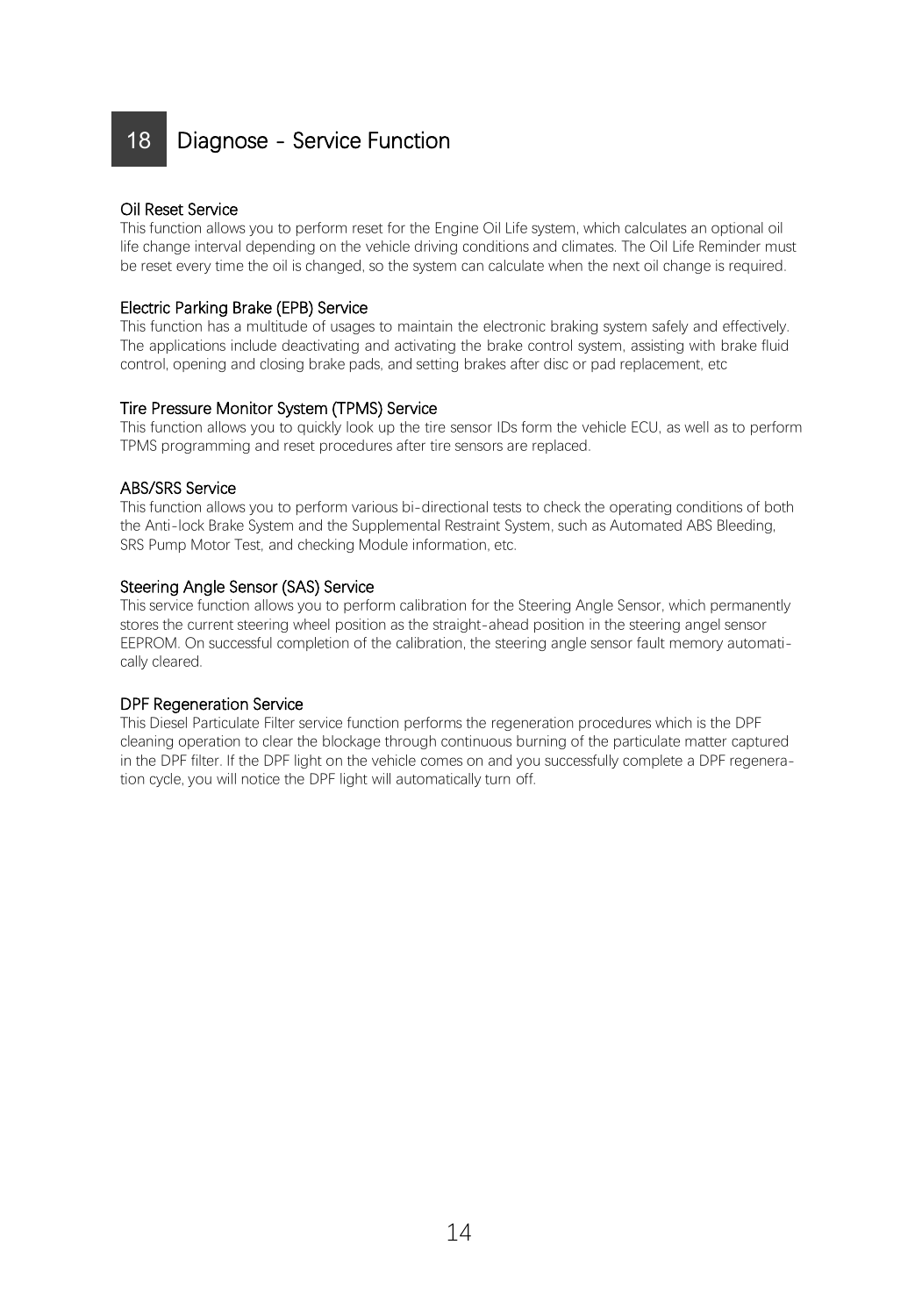## **19** OBDII Function

|                   | OBD <sub>2</sub> Test     |
|-------------------|---------------------------|
|                   | Read Current Trouble Code |
| [2]               | Clear Trouble Code        |
| $\lceil 3 \rceil$ | Read Current Data         |
| [4]               | Read Pending Trouble Code |
| [5]               | Read Freeze Frame Data    |
| [6]               | Readiness Tests           |
| $^{[7]}$          | Oxvaen Sensor Test        |
| [8]               | Read System Information   |

This section describes the various functions of each diagnostic option:

1. Stored codes are the current emission-related DTCs from the ECM of the vehicle. OBD II/EOBD Codes have a priority according to their emission severity, with higher priority codes overwriting lower priority codes. The priority of the code determines the illumination of the MIL and the codes erase procedure. Manufacturers rank codes differently, so expect to see differences betweenmakes.

2.This option is used to clear all emission-related diagnostic data such as, DTCs, Freeze frame data and manufacturer-specific enhanced data from the vehicle's ECM, and reset the I/M Readiness Monitor Status for all vehicle's ECM. A confirmation screen displays when the clear codes option is selected to prevent accidental loss of data. Select Yes to continue or No toexit.

3.This function displays the real time PID data from ECU. Displayed data includes analog inputs and<br>outputs, digital inputs and outputs, and system status information broadcast on the vehicle data stream.

4. These are codes that were generated during the last drive cycle, but before the DTC actually sets, two or more consecutive drive cycles are needed. The intended use of this service is to assist the service technician after a vehicle repair and after clearing diagnostic information, by expect or see differences between makes.

5. Typically, the stored frame is the last DTC that occurred. Certain DTCs that have a greater impact on vehicle emission, have a higher priority. In these cases, the top prioritized DTC is the one forwhich the freeze frame records are retained. Freeze frame data includes a "snapshot" of critical parameter value at the time the DTC is set.

6. This function is used to check the readiness of the monitoring system. It is an excellent function to use prior to having a vehicle inspected for state emissions compliance. Select I/M readiness to display a sub menu with two choice.

7. Use this option to view the result of On-Board Monitor tests. The tests are useful after servicing or after erasing a vehicle's control module memory.

8. The option displays the vehicle identification number (VIN), the calibration identification, and the calibration verification number (VIN), and other information of the testvehicle.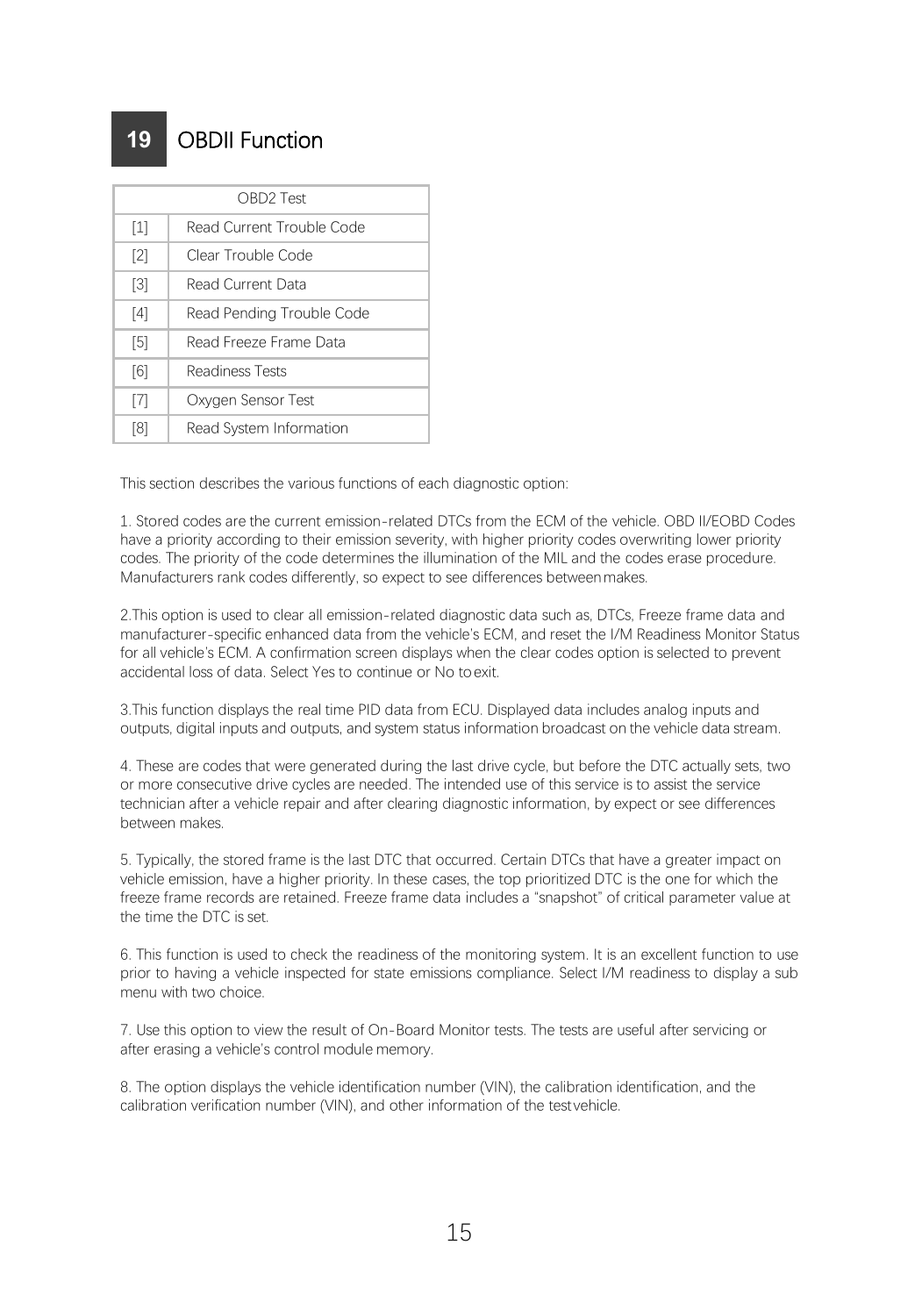

| Language        | Display multi-languages function menu. Total 9 languages optional.<br>Only English languages be loaded before delivery                                               |
|-----------------|----------------------------------------------------------------------------------------------------------------------------------------------------------------------|
| Unit            | Display unit setting menu. Metric and English units.<br>Press OK to save the unit setting selection.                                                                 |
| Beep            | Display beep setting menu. Beep includes: On and Off.<br>Press OK to save the beep setting selection.                                                                |
| Logging         | Display logging setting menu. Record includes: On and Off.<br>Press OK to save the setting selection.<br>This function allows data recording during the car testing. |
| Key Test        | Display button function menu. Press the FN key for 2 seconds to quit<br>the button test.                                                                             |
| <b>LCD Test</b> | Display LCD test function menu. Press ESC to quit the LCD test.                                                                                                      |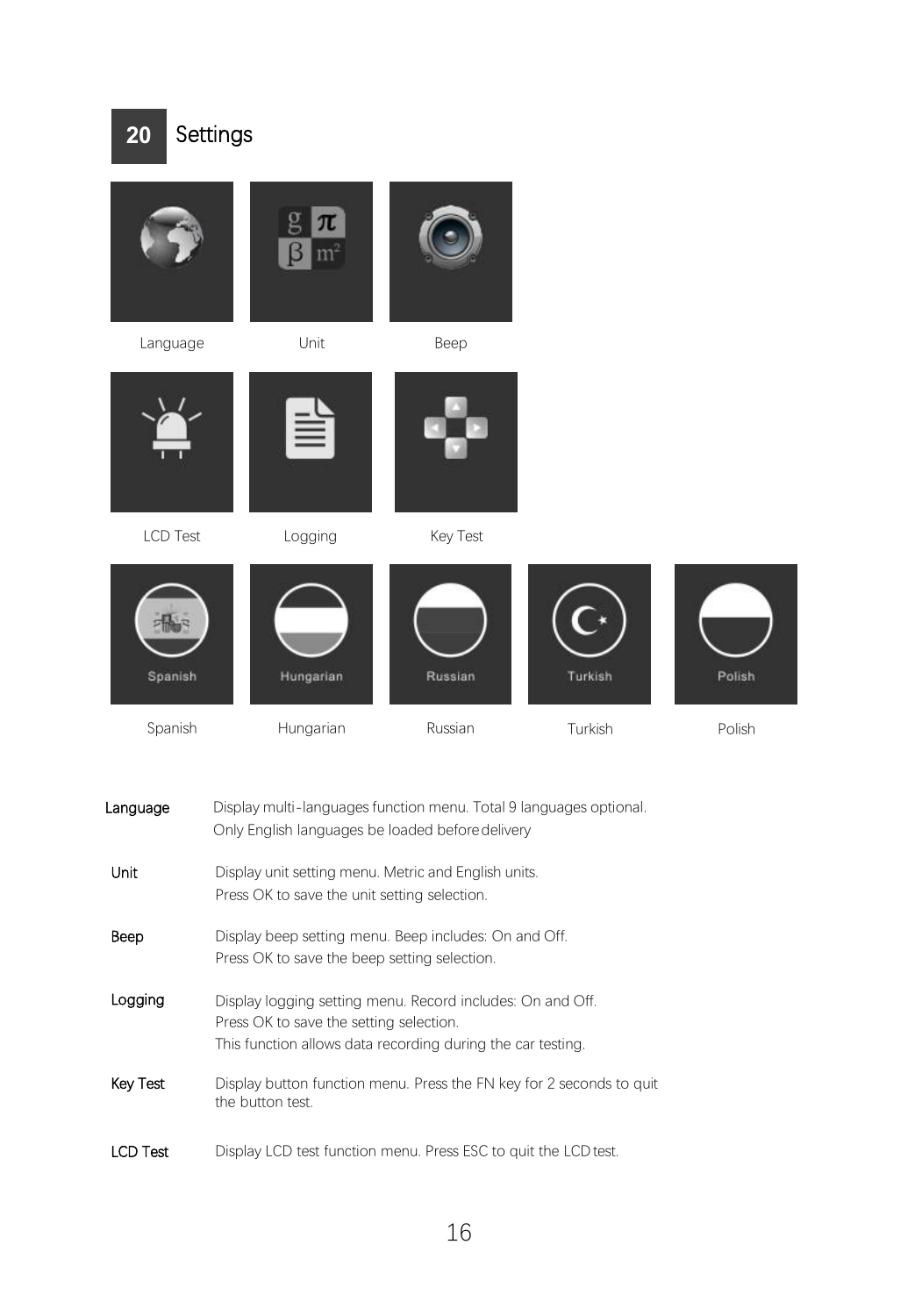# About

## **ANCEL**

Product Serial Number: FX3001001 Register Password: 4PERRFFA Firmware Version: 8001.8003 System Software Version: 5.53 Copyright © 2018 OBDSPACE CO. LTD All right reserved

**21**

About Display the machine system information. System information includes: Register password, firmware version, system software version and company information

## FAQ **22**

#### Why cannot install FX-Series update client correctly?

Only Windows 7, 8, 10 supported.

# BE SURE TO CLOSE ANTI-VIRUS SOFTWARE.<br>Why cannot I read out the serial number during the update?

The serial number cannot be read out underthe USB mode. Connect the device to vehicle to read out the serial number.

#### Why cannot I download software package via the Update Client?

Please check the following settings:

- 1– Have you connected to PC with USB ?
- 2– Have you installed anti-virus wall ?

Note: We strongly recommend you to close the anti-virus software during the update.

#### Why doesn't the auto scanner power on?

If the auto scanner won't power on or operate correctly in any other way, follow the steps to check the connections:

- 1– Check the connector properly inserted to the socket.
- 2– Check the DLC pins bent or broken.
- 3– Clean the DLC pins if necessary.
- 4– Update the software.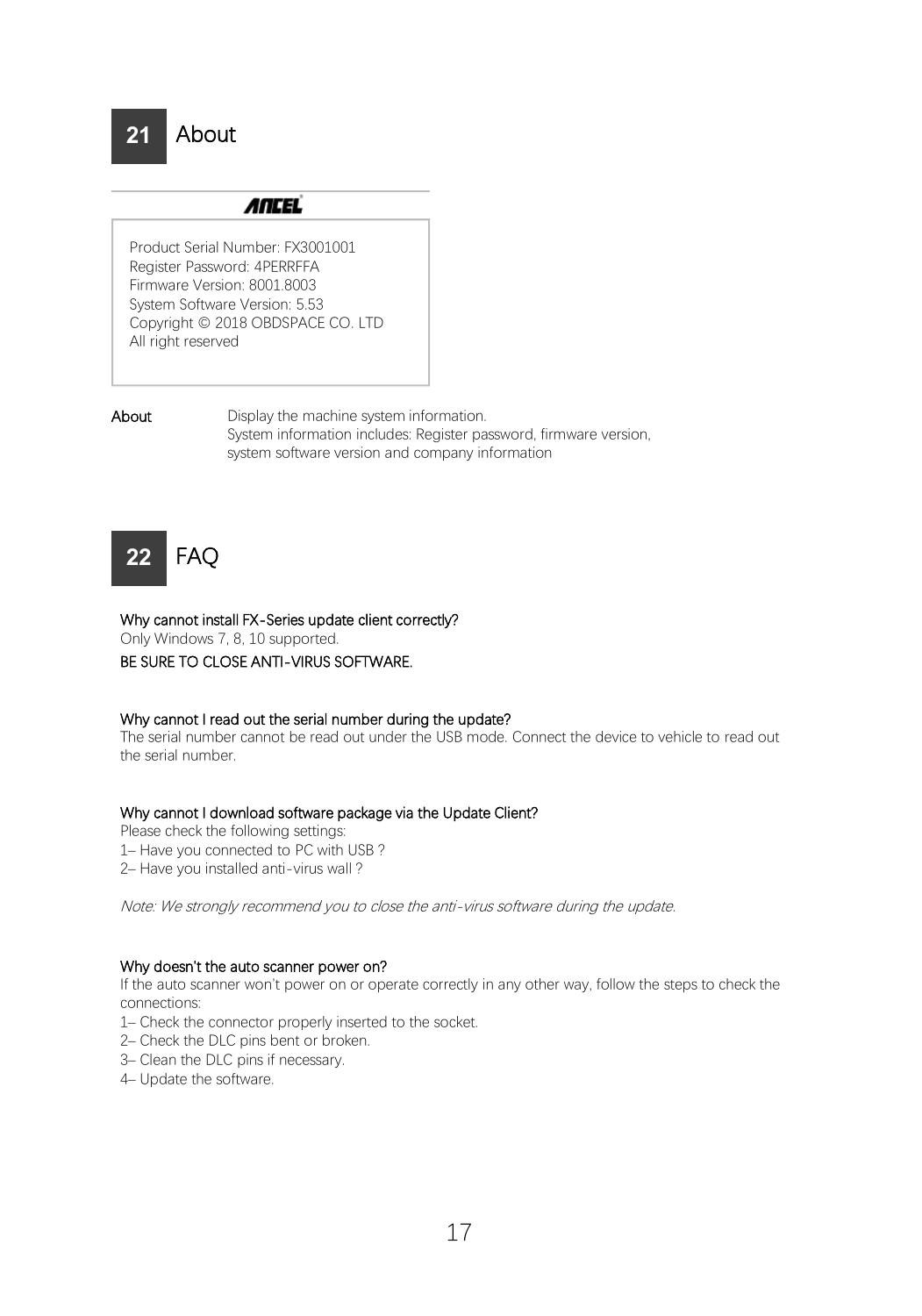## Login the website  $\sqrt{\frac{24}{24}}$ https://[www.anceltech.com/](http://www.anceltech.com/) **23 24**support/download











# Download the Latest

**Vodate Selected Undate All** 

CONTRADICTORIUM

2.41 MB Download

2.44 MB Download

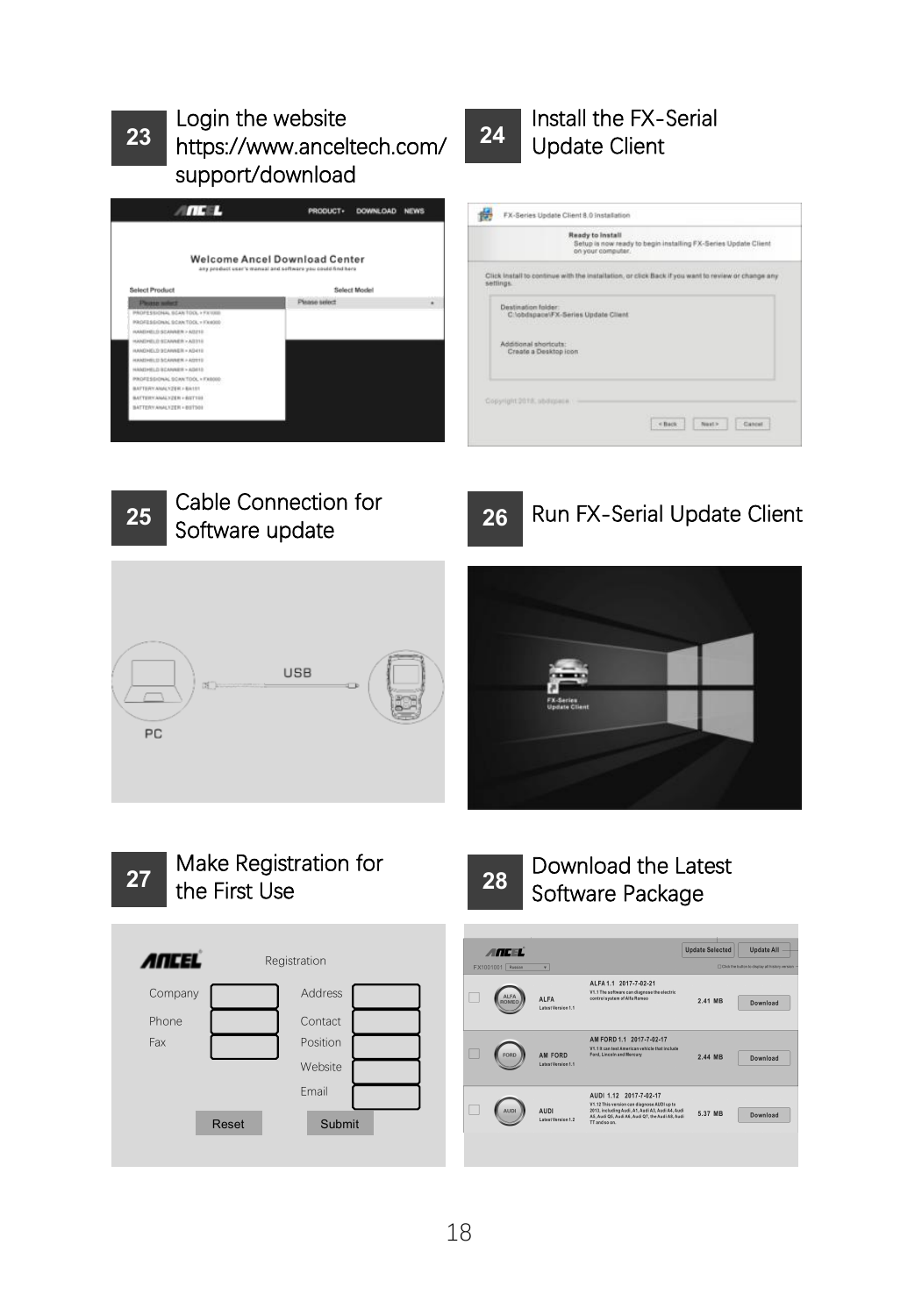## **29** Software Update